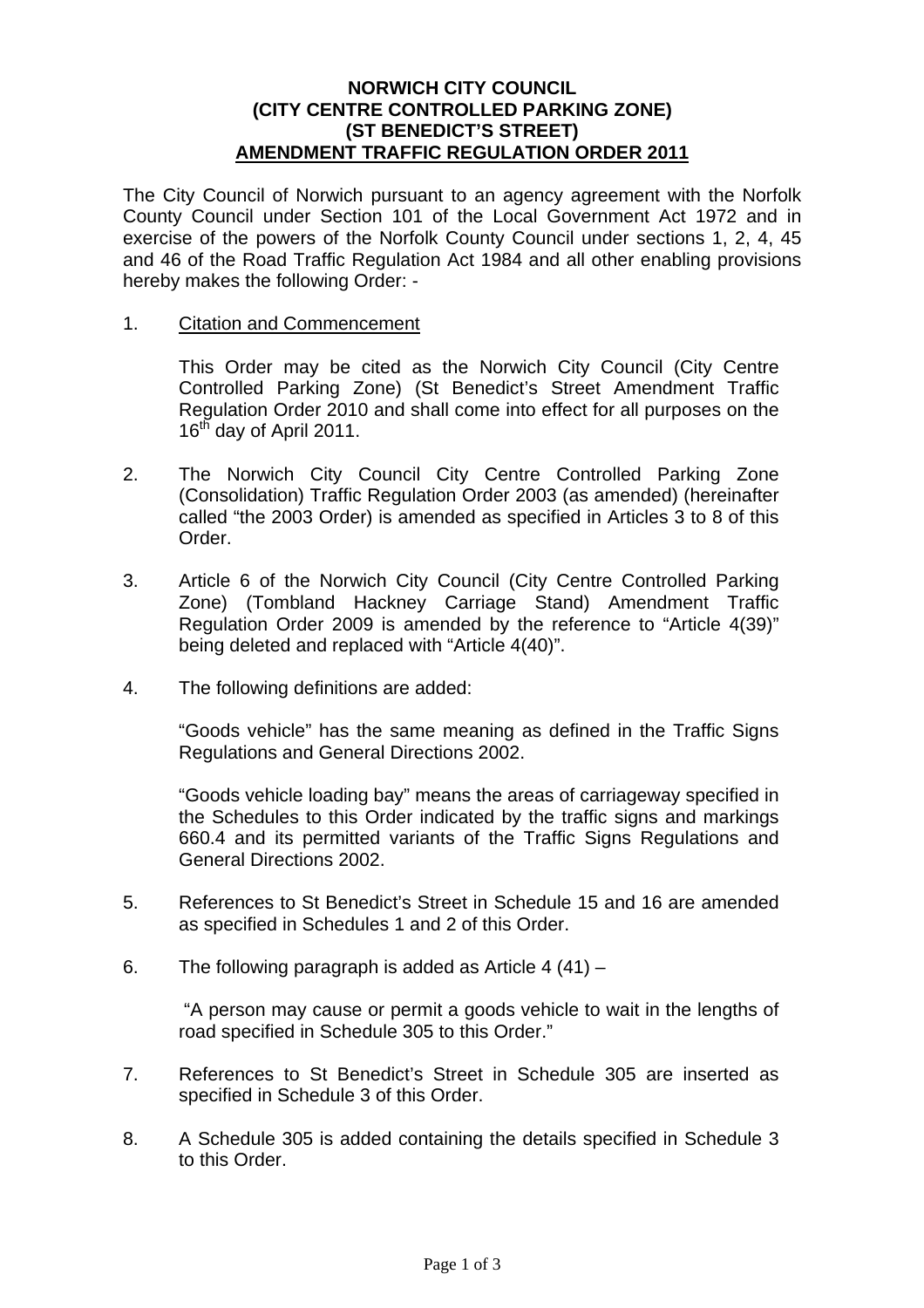9. Insofar as any provision of this Order conflicts with any previous Order relating to the lengths of road specified in Schedules 1, 2 and 3 of this Order, that provision of this Order shall prevail.

# **LIST OF SCHEDULES**

| Schedule 1<br>(CC CPZ Schedule 15) | NO LOADING OR UNLOADING : AT ANY TIME    |
|------------------------------------|------------------------------------------|
| Schedule 2<br>(CC CPZ Schedule 16) | <b>BUS STOP CLEARWAY</b>                 |
| Schedule 3<br>CC CPZ Schedule 305) | GOODS VEHICLES LOADING ONLY: AT ANY TIME |

# **SCHEDULE 1**

## Schedule 15 of the 2003 Order

#### **No Loading At any time**

*Delete the following references*:

| Zone                    | <b>St Benedict's Street</b>                                                                                                                                                      |  |  |  |  |
|-------------------------|----------------------------------------------------------------------------------------------------------------------------------------------------------------------------------|--|--|--|--|
| <b>St Giles</b>         | South Side                                                                                                                                                                       |  |  |  |  |
|                         | From a point 5 metres east of the western building line of<br>No 94 St Benedict's Street to a point 55 metres east of<br>the eastern back of the highway line of Wellington Lane |  |  |  |  |
| Zone<br><b>St Giles</b> | <b>St Benedict's Street</b><br>South Side                                                                                                                                        |  |  |  |  |
|                         | From a point 40 metres east of the eastern back of the<br>highway line of Wellington Lane to its junction with<br><b>Grapes Hill</b>                                             |  |  |  |  |

*Insert the following references:* 

| Zone            | <b>St Benedict's Street</b>                                                                                                                                                      |  |  |  |  |
|-----------------|----------------------------------------------------------------------------------------------------------------------------------------------------------------------------------|--|--|--|--|
| <b>St Giles</b> | South Side                                                                                                                                                                       |  |  |  |  |
|                 | From a point 5 metres east of the western building line of<br>No 94 St Benedict's Street to a point 34 metres east of<br>the eastern back of the highway line of Wellington Lane |  |  |  |  |
| Zone            | <b>St Benedict's Street</b>                                                                                                                                                      |  |  |  |  |
| <b>St Giles</b> | South Side                                                                                                                                                                       |  |  |  |  |
|                 | From a point 16.5 metres east of the eastern back of the<br>highway line of Wellington Lane to its junction with<br><b>Grapes Hill</b>                                           |  |  |  |  |